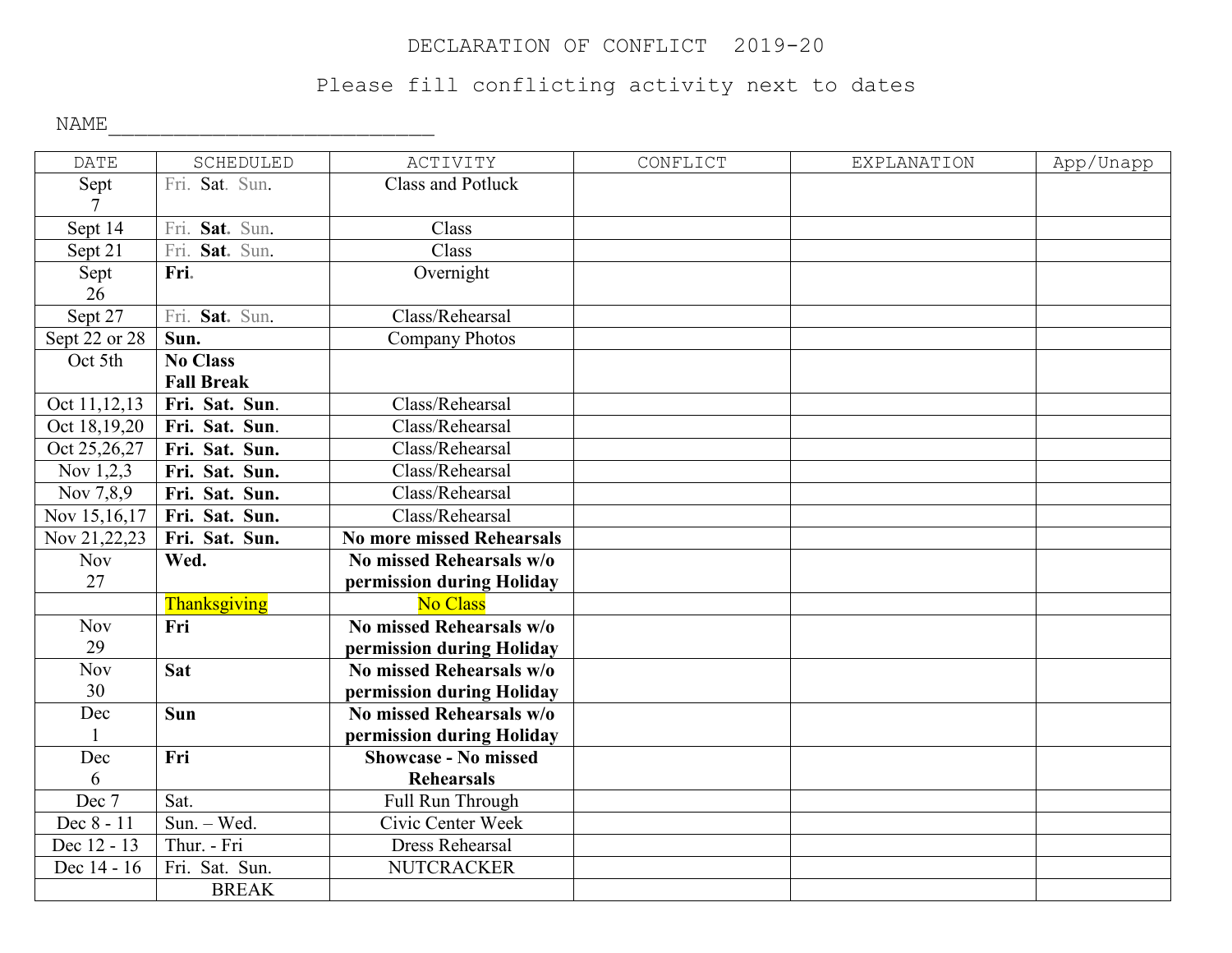Filling out this form: (Be sure to put name on the top.)

Most of our Ballet arts commitment involves Saturdays, but as the show gets closer Fridays and Sundays are needed as well. So in planning consider these days also in your activity plans. The days shaded gray will not be scheduled.

1. Gather up all the activities you know of and ask school, church and parents to give you any dates they know.

2. Next to the date, fill-in the activity and any details or explanation, you know.<br>3. Include church trips, plavs vou plan to be in, family trips already planned, schoo

Include church trips, plays you plan to be in, family trips already planned, school activities that affect grades and tests. You may receive an excused absence for some. Or, maybe, not be scheduled to rehearse. There will never be excused absences for Birthday parties, games, overnights and alike. Try to work around these.)

4. The goal of this form is to let the directors schedule with as few absences as possible so we can learn and rehearse quicker without needing repeating the same choreography over and over. (FRUSTRATING TO ALL OF US!)

My Parent has looked at this

(parent signature)